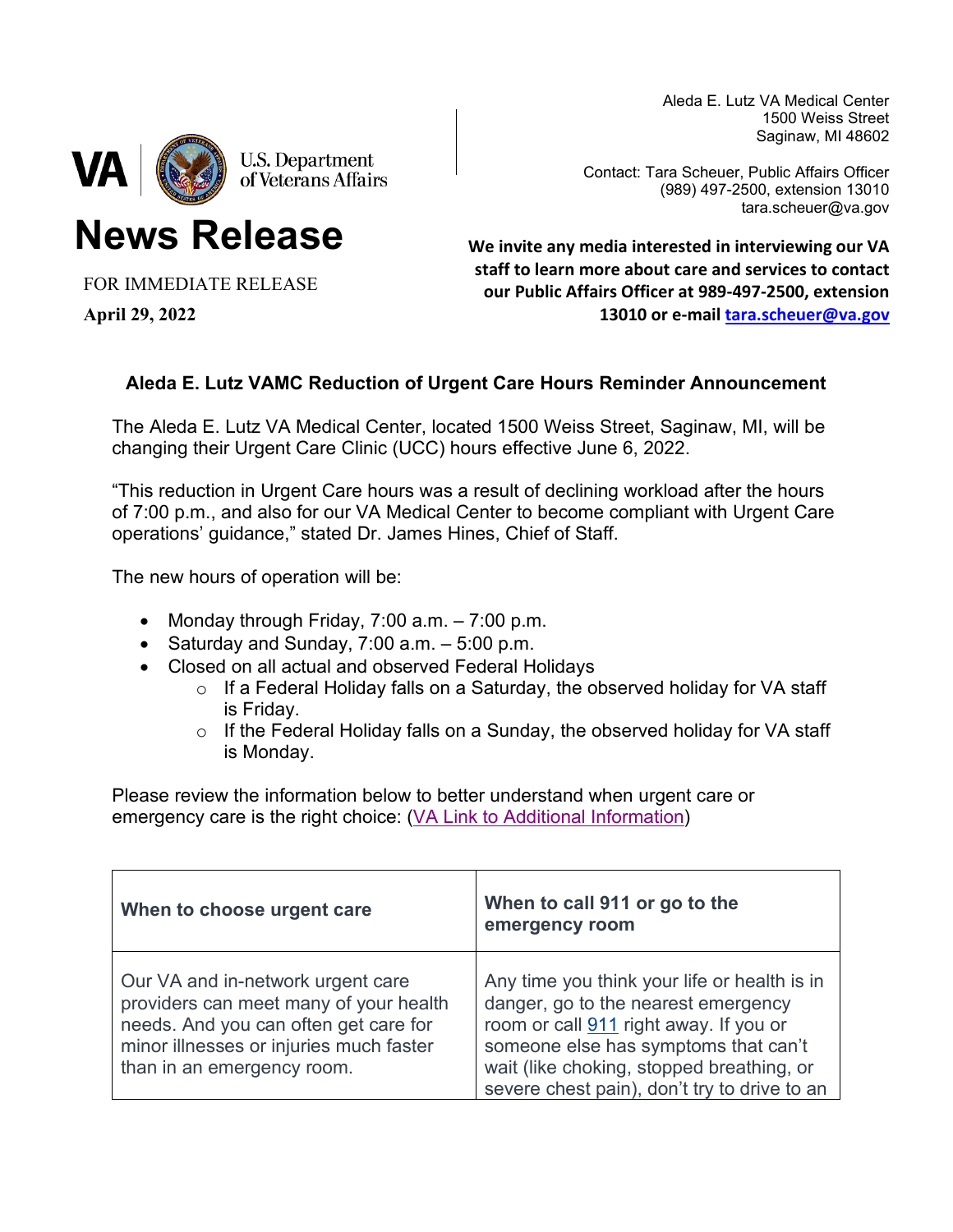| Urgent care might be right for you if<br>you have health problems or |                                                                                                                                                                                                  | emergency room. Call 911 to have<br>emergency care come to you. |                                                                                                                     |  |
|----------------------------------------------------------------------|--------------------------------------------------------------------------------------------------------------------------------------------------------------------------------------------------|-----------------------------------------------------------------|---------------------------------------------------------------------------------------------------------------------|--|
| ٠                                                                    | symptoms like these:<br>A sore throat or persistent cough                                                                                                                                        |                                                                 | Get emergency help right away for any<br>symptoms like these:                                                       |  |
| ٠                                                                    | Strains, sprains, or minor broken                                                                                                                                                                | ٠                                                               | Head injury                                                                                                         |  |
|                                                                      | bones                                                                                                                                                                                            | ш                                                               | Trouble breathing                                                                                                   |  |
| ٠                                                                    | Deep cuts that are no longer<br>bleeding a lot                                                                                                                                                   | ш                                                               | Falling without a known cause                                                                                       |  |
|                                                                      | Allergies                                                                                                                                                                                        |                                                                 | Cuts that won't stop bleeding,<br>severe burns, or wounds that won't                                                |  |
| ٠                                                                    | Mild burns                                                                                                                                                                                       |                                                                 | close                                                                                                               |  |
| ٠                                                                    | Mild nausea or vomiting                                                                                                                                                                          | a s                                                             | Stroke symptoms (like slurred                                                                                       |  |
| ٠                                                                    | Urinary tract infection symptoms<br>(like needing to pee often or<br>urgently, urine that looks cloudy or<br>smells bad, pain when you pee, or<br>pain in your side, abdomen, or<br>pelvic area) |                                                                 | speech, sudden numbness or<br>weakness in a part of your body,<br>loss of balance or vision, or a<br>drooping face) |  |
|                                                                      |                                                                                                                                                                                                  | ٠.                                                              | Chest pain or discomfort (like<br>pressure, squeezing, or a feeling<br>of fullness in your chest)                   |  |
|                                                                      |                                                                                                                                                                                                  | ٠                                                               | Severe allergic reaction symptoms<br>(like swelling lips or trouble<br>swallowing or breathing)                     |  |
|                                                                      |                                                                                                                                                                                                  |                                                                 | Vaginal bleeding or abdominal<br>pain during pregnancy                                                              |  |
|                                                                      |                                                                                                                                                                                                  | symptoms:                                                       | Also get emergency help right away<br>for head injuries or any of these                                             |  |
|                                                                      |                                                                                                                                                                                                  | ٠                                                               | Severe dizziness or losing<br>consciousness (passing out)                                                           |  |
|                                                                      |                                                                                                                                                                                                  | $\blacksquare$                                                  | A headache that keeps getting<br>worse or won't go away                                                             |  |
|                                                                      |                                                                                                                                                                                                  | ٠                                                               | Vomiting or nausea that won't stop                                                                                  |  |
|                                                                      |                                                                                                                                                                                                  |                                                                 | A high fever with a headache or<br>stiff neck                                                                       |  |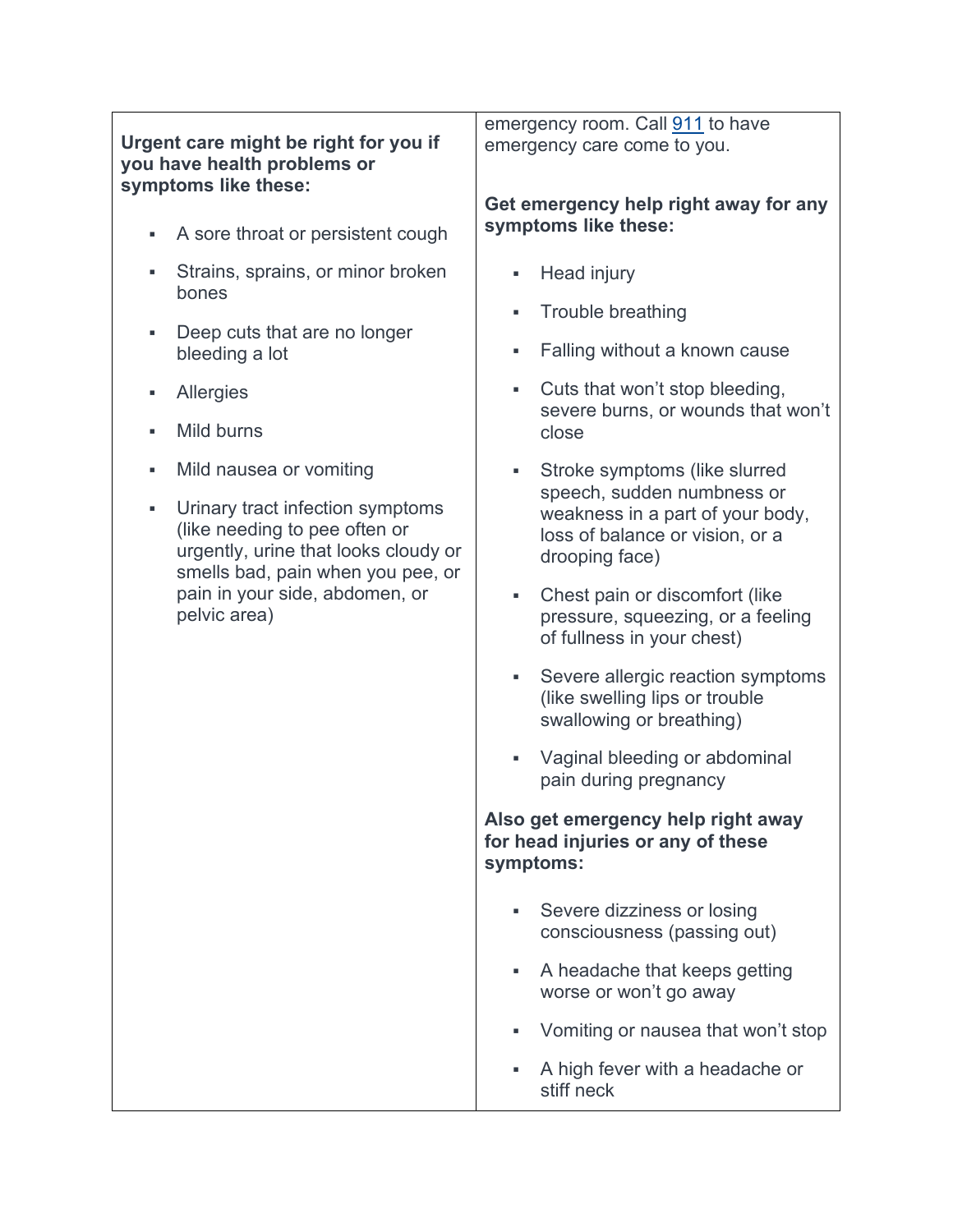| <b>Seizures</b>                                                                                                                                                                                                                  |
|----------------------------------------------------------------------------------------------------------------------------------------------------------------------------------------------------------------------------------|
| Dilated pupils, trouble waking up or<br>٠<br>staying awake, or clear fluids<br>draining from the nose or ears<br>after a head injury                                                                                             |
| These symptoms aren't all the signs of an<br>emergency. When in doubt, get help right<br>away. If you need emergency care, you<br>don't need a VA referral or approval to go<br>to a non-VA emergency room in your<br>community. |

Veterans qualify for urgent and emergency care through the MISSION Act. Learn more about how to receive urgent or emergency care in the community at the links below:

- **[Find in- network urgent care locations](https://gcc02.safelinks.protection.outlook.com/?url=https%3A%2F%2Fwww.va.gov%2Ffind-locations%2F%3FfacilityType%3Durgent_care&data=04%7C01%7C%7Ca0565d3aaec541b2776d08da10b7e7ed%7Ce95f1b23abaf45ee821db7ab251ab3bf%7C0%7C0%7C637840679289997090%7CUnknown%7CTWFpbGZsb3d8eyJWIjoiMC4wLjAwMDAiLCJQIjoiV2luMzIiLCJBTiI6Ik1haWwiLCJXVCI6Mn0%3D%7C3000&sdata=juFgE%2BUSgSdaqbIlma39Lqsu2zF7EHrqt9bLbLhdfZs%3D&reserved=0)**
- **[Find in-network emergency rooms](https://gcc02.safelinks.protection.outlook.com/?url=https%3A%2F%2Fwww.va.gov%2Ffind-locations%2F%3FfacilityType%3Demergency_care&data=04%7C01%7C%7Ca0565d3aaec541b2776d08da10b7e7ed%7Ce95f1b23abaf45ee821db7ab251ab3bf%7C0%7C0%7C637840679289997090%7CUnknown%7CTWFpbGZsb3d8eyJWIjoiMC4wLjAwMDAiLCJQIjoiV2luMzIiLCJBTiI6Ik1haWwiLCJXVCI6Mn0%3D%7C3000&sdata=McccE9KmR5o3OgTtRXnA05t4C76AjFx%2BLK3pFM4j1ww%3D&reserved=0)**

## **Other types of VA care to consider**

If you don't need help right away, you might want to consider other types of VA care.

### **Same-day services for primary or mental health care**

Every VA medical center offers some same-day primary care and mental health services. Types of services vary by location.

### [Find your nearest VA facility with same-day services](https://gcc02.safelinks.protection.outlook.com/?url=https%3A%2F%2Fwww.accesstopwt.va.gov%2FPWT%2FSameDayService&data=04%7C01%7C%7Ca0565d3aaec541b2776d08da10b7e7ed%7Ce95f1b23abaf45ee821db7ab251ab3bf%7C0%7C0%7C637840679289997090%7CUnknown%7CTWFpbGZsb3d8eyJWIjoiMC4wLjAwMDAiLCJQIjoiV2luMzIiLCJBTiI6Ik1haWwiLCJXVCI6Mn0%3D%7C3000&sdata=v1hr3wq38xc7zBYZlO%2BRysnrLw50lW3HCDYG4KM4c2E%3D&reserved=0)

### **Telehealth for care by phone or video**

Meet with your VA health care team and send important health data from home through telehealth. You can also connect with VA specialists across the country from a VA clinic near you.

[Learn more about VA telehealth](https://gcc02.safelinks.protection.outlook.com/?url=https%3A%2F%2Ftelehealth.va.gov%2F&data=04%7C01%7C%7Ca0565d3aaec541b2776d08da10b7e7ed%7Ce95f1b23abaf45ee821db7ab251ab3bf%7C0%7C0%7C637840679289997090%7CUnknown%7CTWFpbGZsb3d8eyJWIjoiMC4wLjAwMDAiLCJQIjoiV2luMzIiLCJBTiI6Ik1haWwiLCJXVCI6Mn0%3D%7C3000&sdata=dss3xg9W%2F1GcGbBZHSRa7%2B70%2FitRVaim4zJOkJgHhl8%3D&reserved=0)